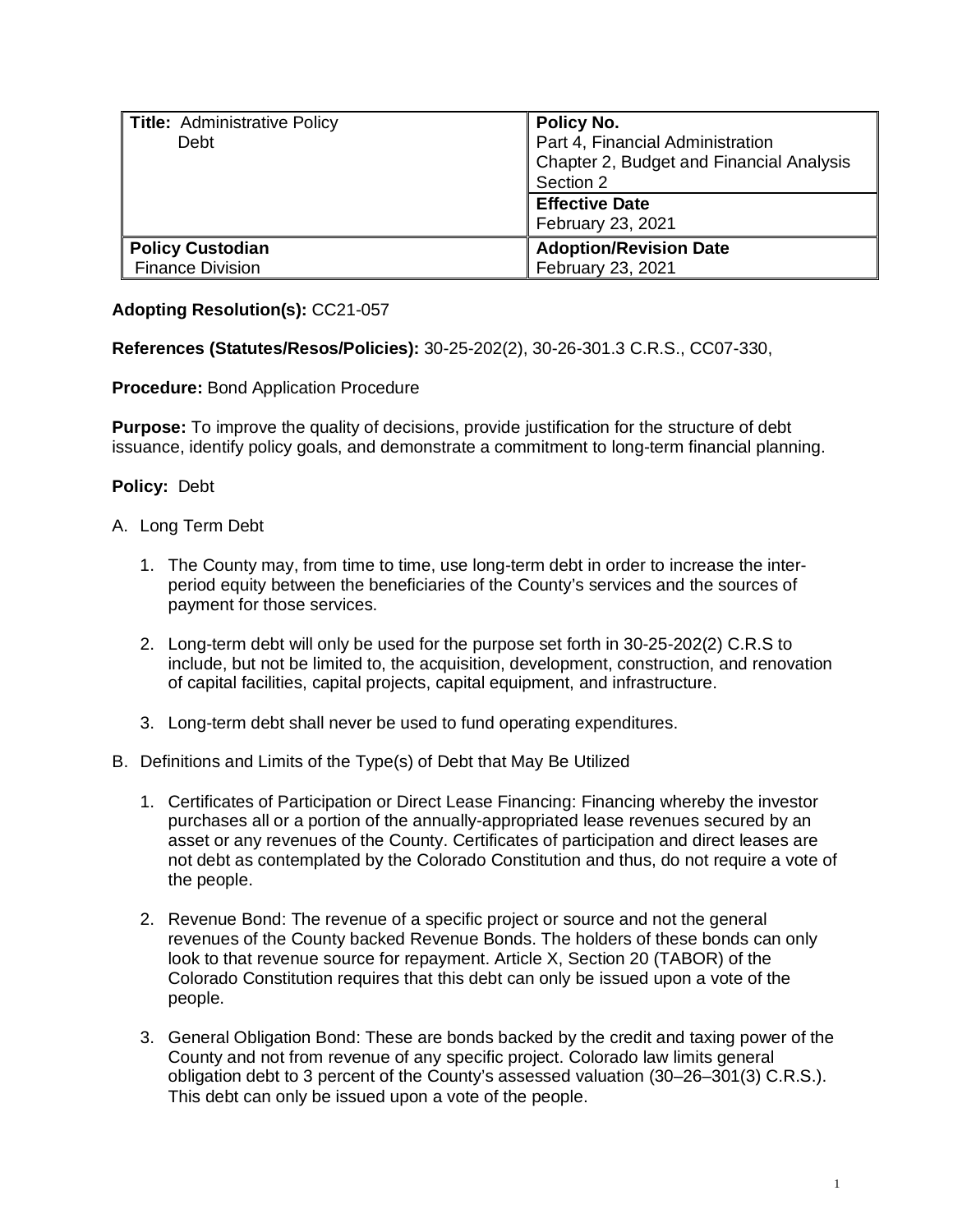- 4. Conduit Debt: A financing arrangement involving the County using its name in an issuance of fixed income securities for another organization's large capital project. The County is not obligated for the debt.
- 5. Advances: The County may advance money from one fund to another in the form of a loan either to purchase or construct capital assets or to cover a temporary cash deficit. Where the loan would be considered long-term an interest charge will be levied that approximates the Treasurer's return on investments.
- C. Debt Structure
	- 1. The following are only guidelines, which may be modified by the County to meet the particulars of the financial markets at the time of the issuance of a debt obligation:
		- a. Term of the Debt: The financing will not exceed the lesser of 20 years or 75 percent of the estimated useful life of the asset or average life of a group of assets. Exceptions may include Certificate of Participation financing that may have an extended repayment option.
		- b. Structure of Debt: Level debt service will be used unless otherwise dictated by the useful life of the asset(s) and/or upon the advice of the County's financial advisor. Any debt may be structured as a public sale, a negotiated sale, or a private offering upon the advice of the County's financial advisor.
		- c. Credit Enhancements: The County will not use credit enhancements unless the cost of the enhancement is less than the differential between the net present value of the debt service without enhancement and the net present value of the debt service with the enhancement.
		- d. Variable Rate Debt: The County will normally not issue variable rate debt, meaning debt at rates that may adjust depending upon changed market conditions. However, it is recognized that certain circumstances may warrant the issuance of variable rate debt in which case, but the County will attempt to stabilize the debt service payments through the use of an appropriate stabilization arrangement.
		- e. Call Provisions: The County will seek the shortest optional call provision consistent with optimal pricing and advice of the County's financial advisor.
		- f. Premium or Discount: The issue will be priced as close to the market as possible to minimize the premium or discount. The premium or discount will be amortized over the life of the debt according to generally accepted accounting principles.
		- g. Cost of Issuance: The cost of issuing the debt will be expensed in the fund where the debt is incurred.
		- h. Capitalized Interest: Interest during construction will be capitalized in the enterprise fund only. Interest during construction for all other assets will be expensed.
		- i. Budget: The budget for debt service will be the gross debt service to include interest, principal, and other fiscal costs.